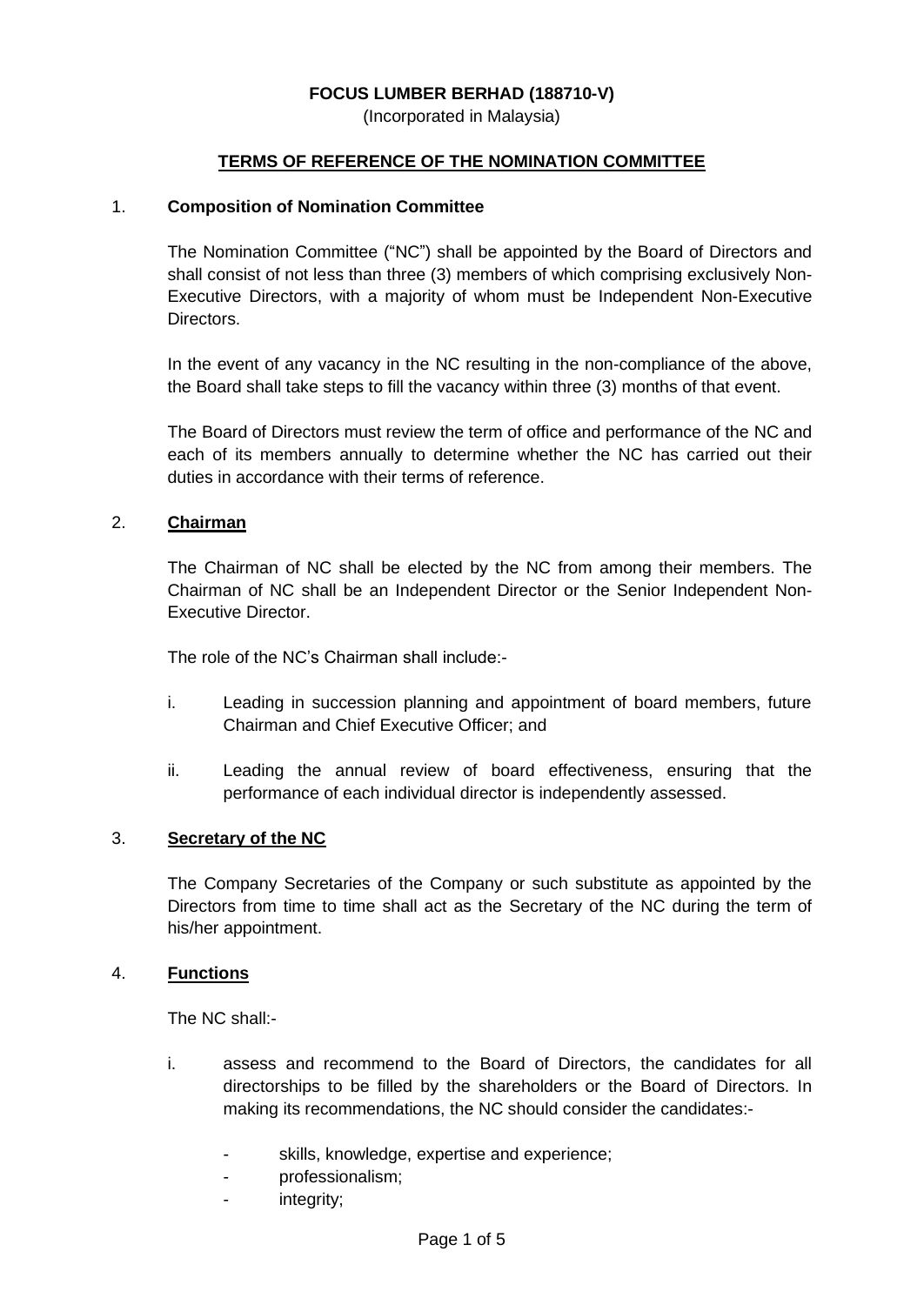- in the case of candidates for the position of Independent Non-Executive Directors, the NC should also evaluate the candidate's ability to discharge such responsibilities/functions as expected from Independent Non-Executive Directors; and
- time commitment:
- ii. consider, in making its recommendations, candidates for directorships proposed by the Managing Director/Chief Executive Officer and, within the bounds of practicability, by any other senior executive or director or shareholder. The NC may also utilise independent services to identify suitably qualified candidates.
- iii. recommend to the board, directors to fill the seats on board committees;
- iv. carry out performance evaluations of the board and senior management including the review of the performance of the board and senior management in addressing the company's material sustainability risks and opportunities;
- v. assess the size, composition and diversity of the Board and Board Committees including the required mix of skills, knowledge, experience, tenure of each director and other qualities annually, and recommend the proposed re-election of director to the Board;
- vi. review training programs for the Board of Directors and ensure that all directors undergo appropriate induction programs and receive continuous training;
- vii. review annually the required mix of skills and experience and other qualities, including core competencies which Non-Executive Directors should bring to the board and thereafter, recommend its findings to the board;
- viii. develop the criteria for recruitment process and to assess the independence of Independent Directors annually, especially on those who has served for a cumulative term of 9 years and to disclose the reviews to the shareholders for their information;
- ix. apply the process as determined by the Board of Directors, for assessing the effectiveness of the board as a whole, the committees of the board, and for assessing the contribution of each individual director, including Independent Non-Executive Directors, as well as the Managing Director/Chief Executive Officer where all assessments and evaluations carried out by the NC in the discharge of all its functions should be properly documented;
- x. review board's succession plans; and
- xi. facilitate achievement of board gender diversity policies and targets and review the gender diversity policy from time to time.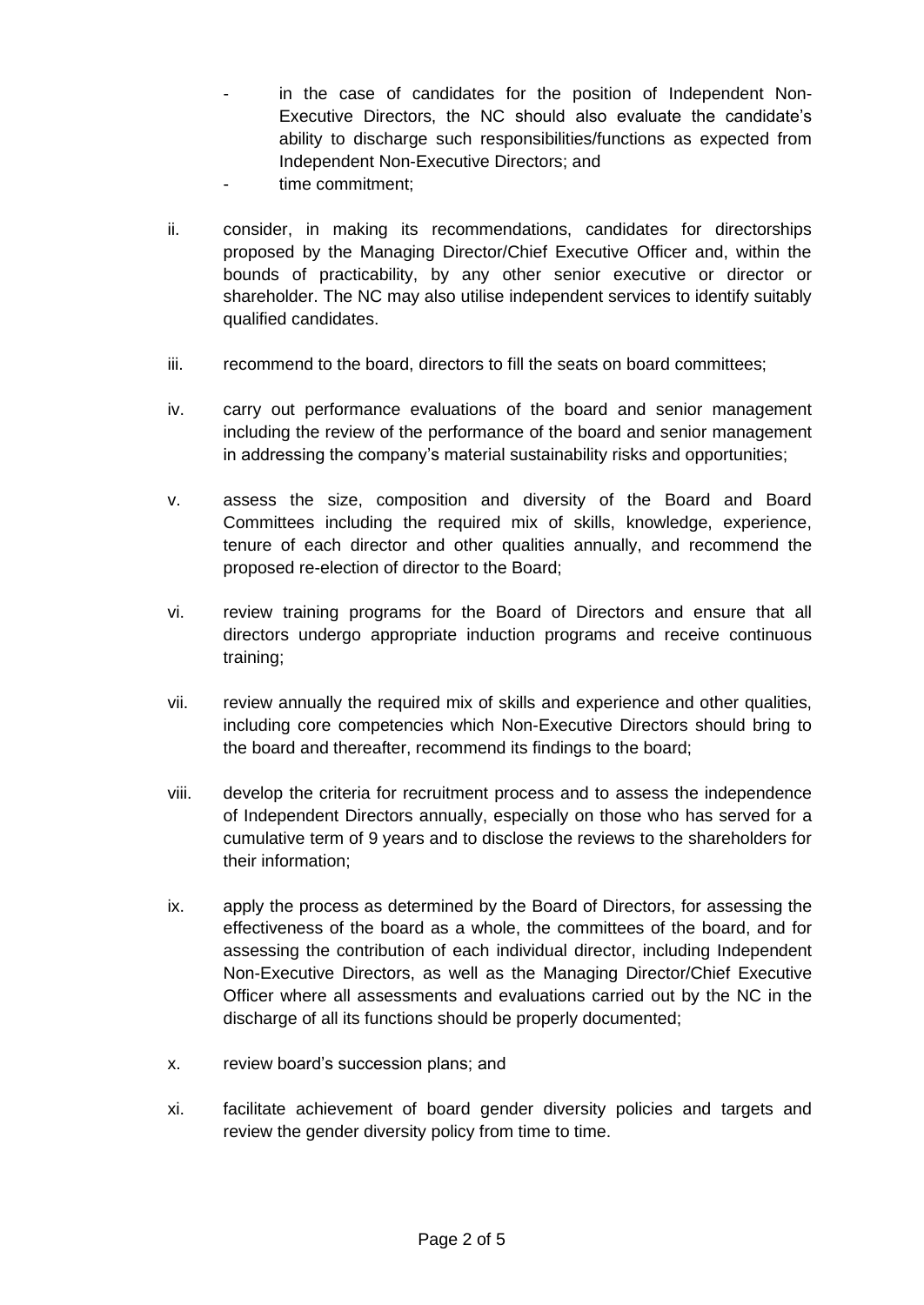xii. review the term of office and performance of an audit committee and each of its members annually to determine whether such audit committee and members have carried out their duties in accordance with their terms of reference.

## 5. **Procedure of Committee Meetings**

# (i) Frequency of Meetings

The NC should meet regularly, with due notice of issues to be discussed and should record its conclusion in discharging its duties and responsibilities. The NC should disclose the number of committee meetings held in a year and the details of attendance of each individual member in respect of meetings held in the Company's Annual Report.

## (ii)Calling

Any member may at any time, and the Secretary shall on the requisition of any of the member, summon a meeting.

The NC meeting may be held at two (2) or more venues within or outside Malaysia using any technology that enable the NC members as a whole to participate for the entire duration of the meeting. The technology to be used for the purpose of this paragraph must enable each NC member taking part in the meeting to communicate simultaneously with each of the other NC members and may include telephone, video conferencing, or any other audio and/or visual device which permits instantaneous communication. All information and documents for the meeting must be made available to all NC members prior to or at the meeting. A minute of the proceedings of such meeting is sufficient evidence of the proceedings to which it relates.

(iii) Notice

The Secretary, in conjunction with the Chairman, shall draw up an agenda of the meeting. Except in the case of an emergency, notice of every meeting shall be given in writing to all its members at least five (5) business days before the meeting. A notice of each meeting shall be served to the NC member either personally or by fax or by post or by courier or by e-mail or other electronic means as determined by the NC.

## (iv)Quorum

The quorum shall be two (2) members with majority of Independent Non-Executive Directors. In the absence of the Chairman, the members present shall elect a Chairman for the meeting from amongst the members present.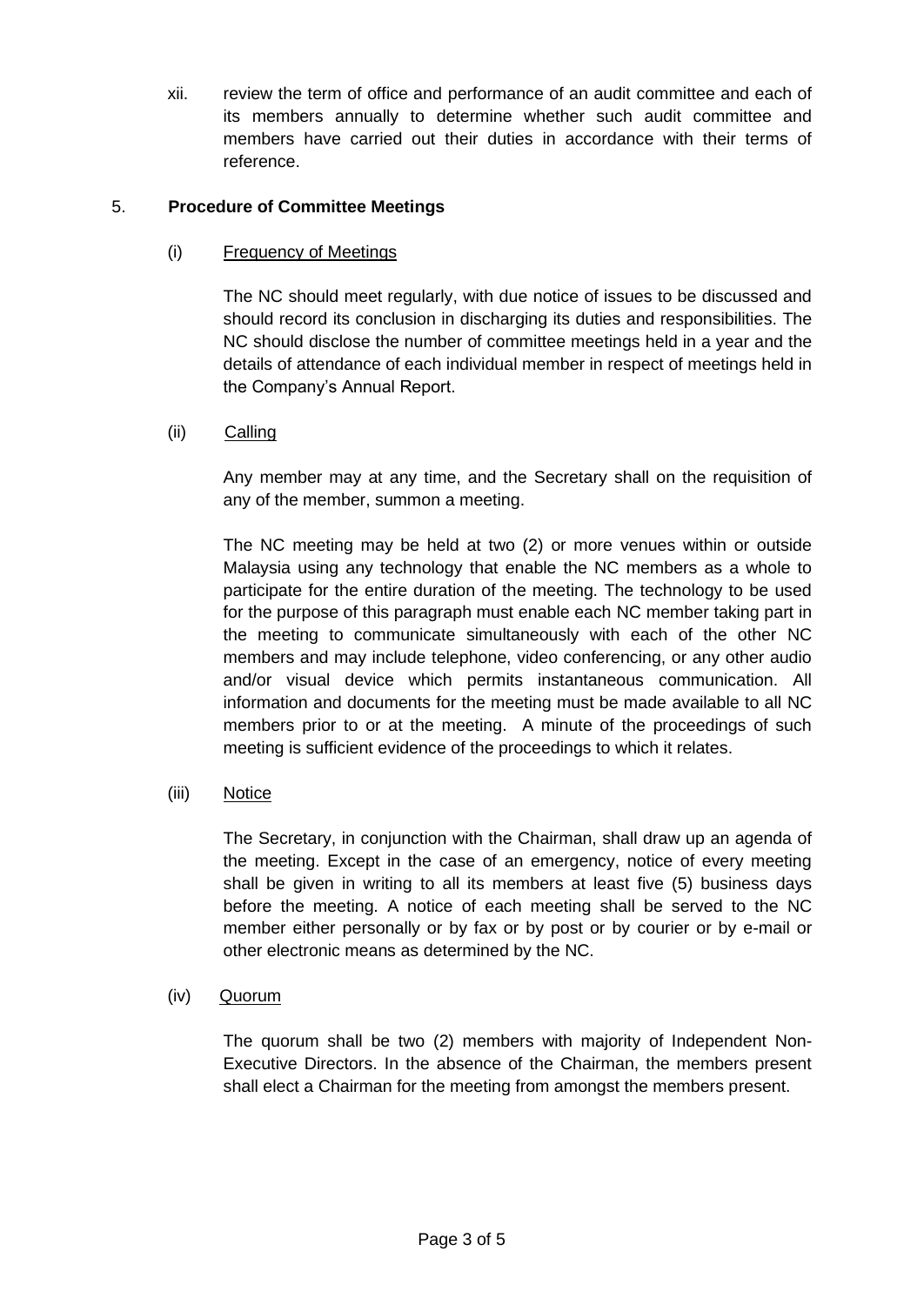# (v) Virtual meeting

A virtual meeting shall be deemed to constitute NC meeting provided the following conditions are met:

- (a) all the NC members for the time being entitled to receive notice of the NC meeting shall be entitled to receive notice of a virtual meeting. Notice of any such meeting shall be given by an appropriate form of technology (or in such other manner) as may be permitted by the Constitution of the Company; and
- (b) NC member may not leave a virtual meeting by disconnecting from the technology used unless he/she has previously expressly notified the Chairman of his/her intention to leave the meeting and NC member shall be conclusively presumed to have been present and to have formed part of the quorum at all times during such a meeting until such notified time of his/her leaving the meeting.

The main venue of the NC meeting shall be the place where the Chairman is present at the NC meeting.

(vi) Voting

A resolution put to the vote of the meeting shall be decided on a show of hands. In the case of an equality of votes, the Chairman shall be entitled to a second or casting vote.

## (vii) Keeping of Minutes

Minutes of each meeting shall be signed by the Chairman of the meeting at which the proceedings were held and kept as part of the statutory record of the Company upon confirmation by the Board and a copy shall be distributed to each member of the NC.

## (viii) Custody, production and inspection of such minutes

The minutes shall kept by the Company at the Registered Office or the principal place of business of the Company in Malaysia and shall be accessible for the inspection of member of the NC without charge.

## (ix) Access to Advice

In furtherance to their duties as the NC's members of the Company, there should be an agreed procedure for the members, whether as a full Committee or in their individual capacity, to take independent professional advice at the Company's expense, if necessary.